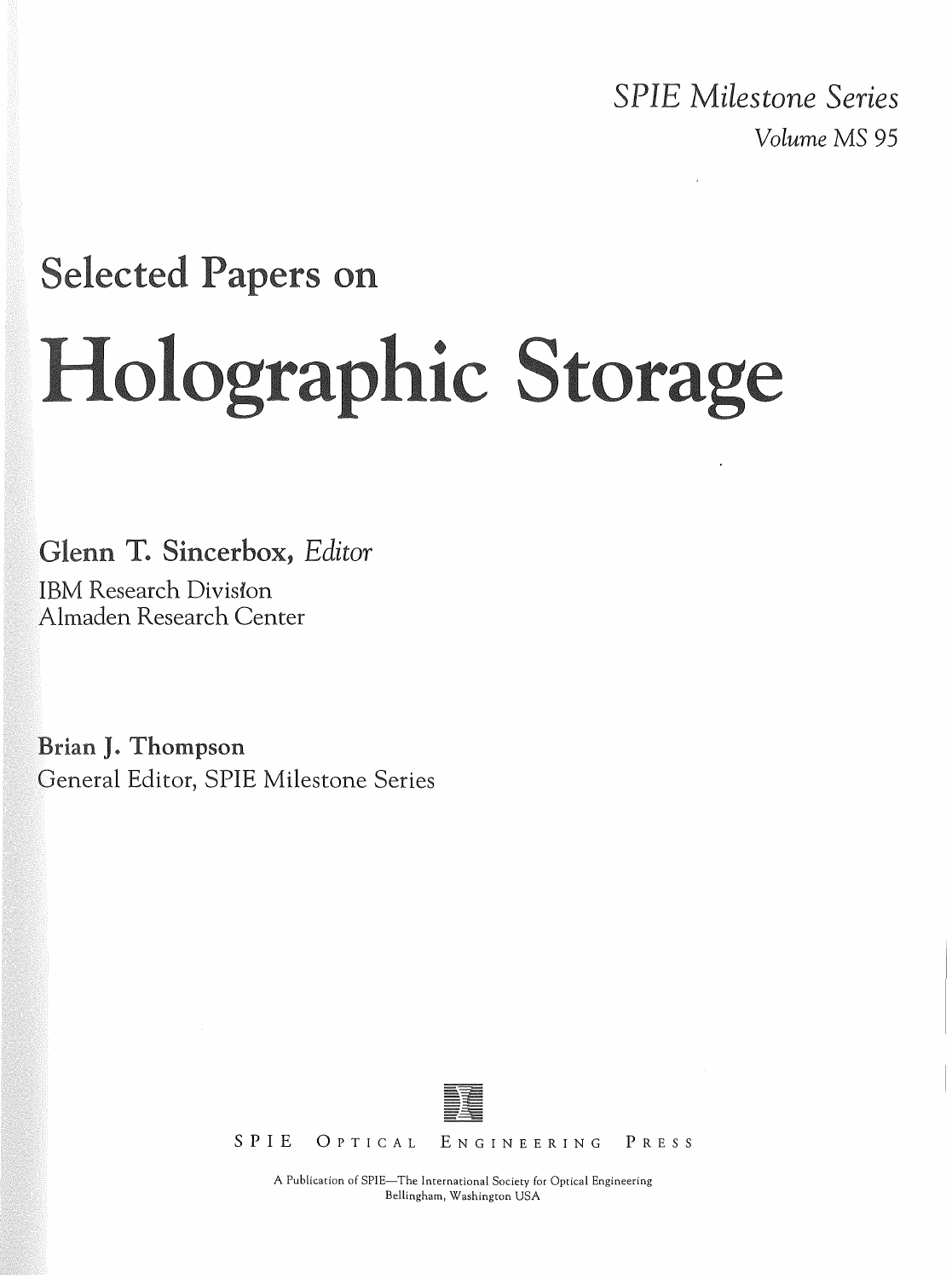## Holographic representations of space-variant systems using phase-coded reference beams

Thomas f. Krile, Robert J. Marks II, John F. Walkup, and Marion O. Hagler

A new holographic implementation of a sampling technique permits, in principle, a straightforward representation of 2-D space-variant optical systems. The set of sample transfer functions required for the representation is recorded on a single holographic plate by utilizing phase coded reference beams. Because this approach does not depend on volume effects in the recording medium in an essential way, the holograms can be produced digitally, as well as optically. Basic concepts and preliminary experimental investigations related to this approach are presented and discussed.

#### Introduction

A procedure has recently been described for using a sampling technique to represent space variant optical systems.<sup>1</sup> One proposed implementation of this technique relies on volume hologram effects to angle-multiplex various sample transfer functions of the system into a thick recording medium. $2-4$  A problem arises with angle multiplexing, however, in that the extinction angle effect is, for practical purposes, I-D in nature due to the resulting Bragg cones. $3,5$  Thus, using volume holograms, only I-D space-variant systems can be represented in a straightforward way, without undesirable<br>cross talk upon playback. More straightforward cross talk upon playback. techniques have been demonstrated elsewhere for I-D space-variant system representation.<sup>6,7</sup>

This paper demonstrates a different holographic implementation technique for sampling theorem-based representations of 2-D space-variant systems. This implementation utilizes reference beam encoding of the various transfer functions via a random (or pseudorandom) phase diffuser. This approach eliminates, in principle, the need for a volume recording medium, so that thin (rather than thick) recording media may be used. It therefore opens the important possibility of simulating arbitrary 2-D space-variant operations using computer-generated holograms not possible with volume hologram representations.

Phase encoded reference beams have been used previously for color holography8,9 and for the purpose of multiplexing a number of point source objects for

T. F. Krile is with the Rose-Hulman Institute of Technology, Department of Electrical Engineering, Terre Haute, Indiana 47803. The other authors are with Texas Tech University, Department of Electrical Engineering, Lubbock, Texas 79409.

Received 20 May 1977.

digital storage.<sup>10</sup> In the color holography application, simultaneous, but not coherent, readout of several different recordings (one for each primary color) is required. In the digital storage case, individual readout of each recorded object is desired with minimum background noise. The requirements in representing space-variant systems are more stringent in that simultaneous phase-coherent reconstruction of a number of recordings is desired with no significant objectionable cross talk between the various playback (reference) beams. As we will show, the random phase diffuser technique can satisfy these requirements.

#### Recording and Playback Operations with Phase-Coded Reference Beams

The space-variant system recording procedure based on the sampling theorem, but without reference beam phase encoding, is shown in Fig. 1.2,3 The system *S* for the moment is shown sampled by impulse functions (point sources)  $i_1$  to  $i_N$ , giving rise to the point spread functions  $h_1$  to  $h_N$  at the output plane of *S*. The lens  $L_1$  then produces fields proportional to the transfer functions  $H_1$  to  $H_N$  at the hologram plane, where  $H_j$  is the Fourier transform of  $h_i$ .<sup>11</sup> Now for each input point source  $i_j$  there is a corresponding reference point source  $r_i$  which is transformed by the lens  $L_2$  to form the reference plane wave  $R_i$  at the hologram plane.<sup>2,3</sup> The recording technique then consists of sequentially recording the interference patterns of the system function/reference plane wave pairs  $(H_i, R_j)$ . If we bias the medium so that the resulting hologram's amplitude transmittance function *t* is proportional to the exposing intensity pattern,

$$
t = \sum_{j=1}^{N} |H_j + R_j|^2.
$$
 (1)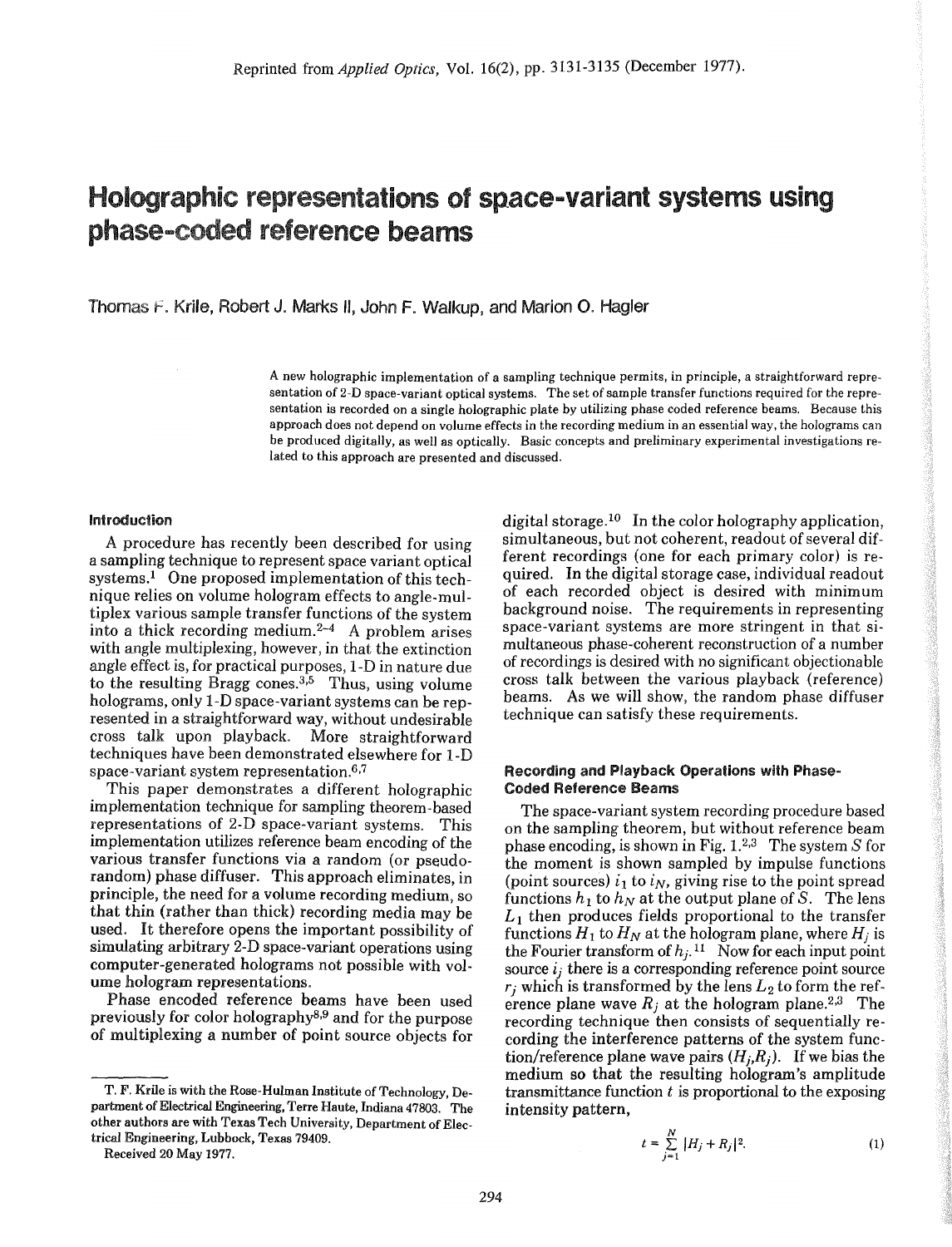

Fig. 1. Recoding scheme for the holographic representation of the space-variant system *S*. The holograms for the  $(i_i, r_i)$  pairs are recorded sequentially. Transforming lenses  $L_1$  and  $L_2$  each have focal length f.



Fig. 2. Playback scheme for the holographic representation of the system *S.* The input is spatially sampled by a duplicate of the reference array.

The playback step is shown in Fig. 2. The input object is spatially sampled at the point source locations of the original reference array to produce sampled inputs  $s_1r_1$  to  $s_Nr_N$ , where  $s_j$  is the sampled value at the jth location. The desired output plane field is given by the sum

$$
o = \sum_{j=1}^{N} s_j \mathcal{F}^{-1} \{H_j\}
$$
  
= 
$$
\sum_{j=1}^{N} s_j h_j,
$$
 (2)

where we note that coherent addition of the simultaneous reconstructions is required. Also note that potential cross-talk terms have been neglected,<sup>12</sup> and that low pass filtering in the hologram plane will be required to obtain a continuous output.<sup>1</sup>

Since cross-talk terms have been neglected in writing  $Eq. (2)$ , we have assumed that each input point sample sees only the desired transfer function upon playback. We will now analyze what happens in the special case of a simple two sample point system to show what the cross-talk problems are and to examine how utilization of the diffuser encoding technique in the reference beams can suppress cross talk.

After sequential recording of the two object-reference pairs  $(H_1, R_1)$  and  $(H_2, R_2)$ , the amplitude transmittance function stored in the hologram is given by

$$
t = |H_1 + R_1|^2 + |H_2 + R_2|^2. \tag{3}
$$

In the playback step, if the sampled input values are given by the constants  $s_1$  and  $s_2$ , the reconstructed wavefront just to the right of the hologram in Fig. 2 is

$$
W = (s_1R_1 + s_2R_2)t
$$
  
=  $s_1R_1R_1 * H_1 + s_2R_2R_2 * H_2 + s_1H_2R_1R_2 * + s_2R_1 * R_2H_1$   
+  $s_1H_1H_1 * R_1 + s_1R_1R_1 * R_1 + s_1H_2H_2 * R_1 + s_1R_2R_2 * R_1$   
+  $s_2H_1H_1 * R_2 + s_2R_1R_1 * R_2 + s_2R_2R_2 * R_2 + s_2H_2H_2 * R_2$   
+  $s_1R_1R_1H_1 * + s_1R_1R_2H_2 * + s_2R_1R_2H_1 * + s_2R_2R_2H_2 *.$  (4)

Here, the superscript \* denotes a complex conjugate. Of the sixteen terms in Eq. (4), the first four have been diffracted by the hologram (see Fig. 2) and appear in the output plane. We will define these four terms as *W',* so that

$$
W' \triangleq s_1 R_1 R_1^* H_1 + s_2 R_2 R_2^* H_2 + s_1 R_1 R_2^* H_2 + s_2 R_1^* R_2 H_1. \tag{5}
$$

Since  $s_1, s_2, R_1R_1^*, R_2R_2^*, H_1H_1^*,$  and  $H_2H_2^*$  are real numbers, we see that the second and third groups of four terms (each) in Eq. (4) are undiffracted terms which will not appear in the output plane of Fig. 2. Finally, the last four terms in Eq. (4) represent light which is diffracted to the opposite side of the playback system axis (analogous to a twin image effect) when compared with the first four terms which potentially appear in the output plane.<sup>11</sup> Thus we need only concern ourselves with the four terms listed in Eq. (5) when deciding which terms, after Fourier transformation by lens  $L_1$  of Fig. 2, will appear in the output plane.

Now suppose an ideal phase diffuser is placed in the reference beam side of Figs. 1 and 2, such that  $r_1$  and  $r_2$ are unit amplitude waves with complex phase fronts  $(i.e., r_1 = \exp[j\phi_1(x,y)], r_2 = \exp[j\phi_2(x,y)]$ ). We may take the inverse Fourier transform<sup>12</sup> of Eq. (5) to show that the output (image) plane field is given by

$$
o' = \mathcal{F}^{-1}{W'} = s_1h_1*(r_1 \nleftrightarrow r_1) + s_2h_2*(r_2 \nleftrightarrow r_2) + s_1h_2*(r_1 \nleftrightarrow r_2) + s_2h_1*(r_2 \nleftrightarrow r_1),
$$
 (6)

where  $*$  represents convolution, and  $*$  represents correlation. In obtaining Eq. (6) we have made use of the convolution and autocorrelation theorerns of Fourier analysis.<sup>11</sup> Note that now, however,  $r_1$  and  $r_2$  represent the diffuser patterns seen at the two positions in the input sampling array. If the diffuser has the property that  $r_i \nightharpoonup r_i$  is effectively a Dirac delta function, while  $r_i \nightharpoonup r_j$  is a very broad, uniform spatial function, the output may effectively be expressed as

$$
o' = s_1 h_1 + s_2 h_2 + \text{diffuse background noise.} \tag{7}
$$

It should be noted that no extinction angle was assumed operative in obtaining the result of Eq. (7). In this approach, we are thus not restricted to working with thick recording media,<sup>2,3</sup> a potentially significant advantage. If, on the other hand, a volume hologram is used, the extinction angle effect can further reduce the average noise by restricting the cross talk to be only between input points lying along the loci defined by the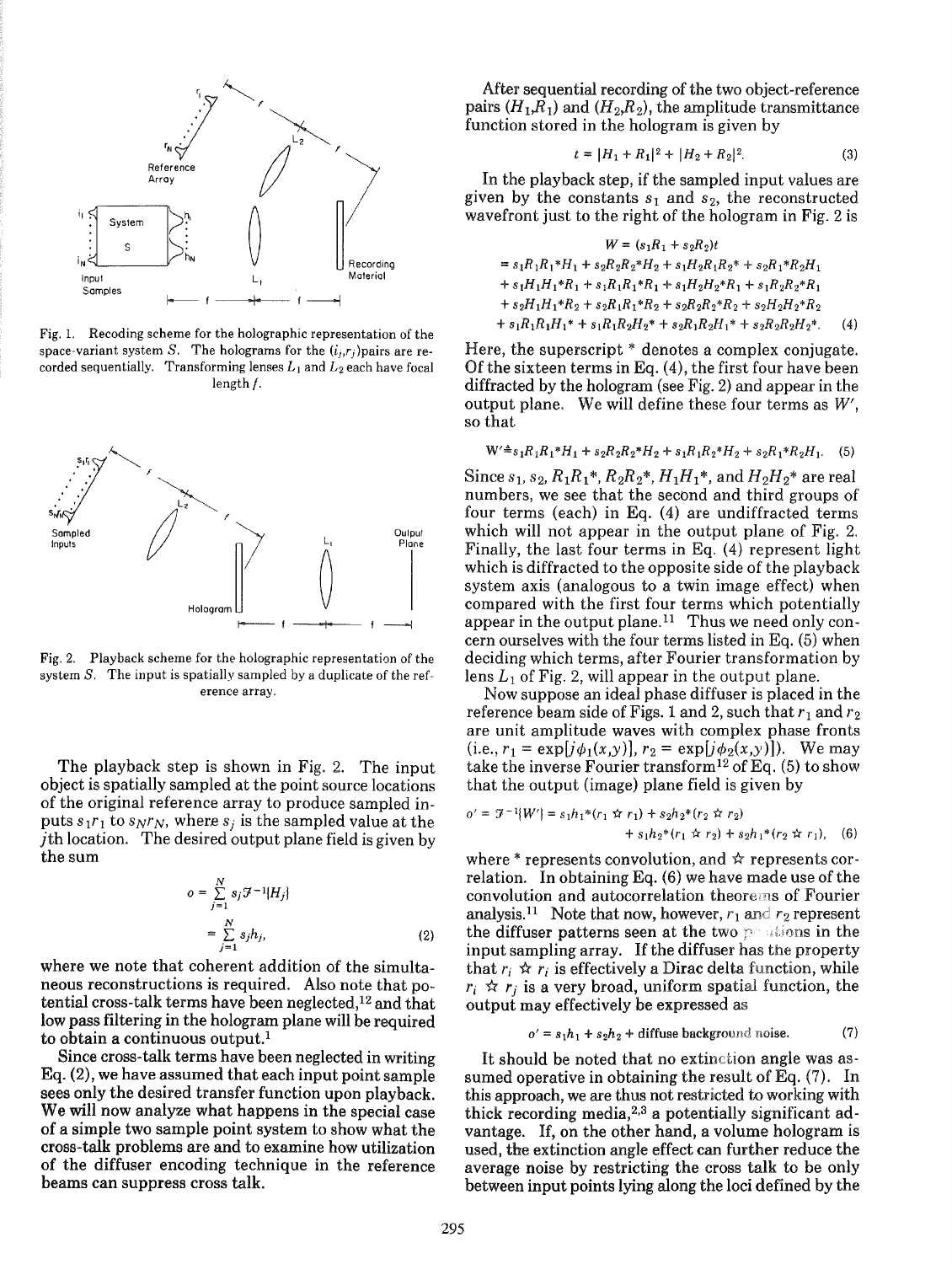

Fig. 3. Experimental setup for simulation of two-point magnifier. The elements of the fly's-eye arrays illuminated are vertical (in a line perpendicular to the plane of the drawing).



Fig. 4. Reconstructed output obtained with simulated two-point demagnifier and without diffuser-induced phase coding of reference beams. The two inner points are the desired output. while the two outer points represent cross talk.

relevant Bragg cones. Thus the existence of an extinction angle defined by the volume hologram, in addition to the cross talk-suppressing action associated with the diffuser, can effectively constrain cross-talk effects to  $N$  points at a time (assuming an  $N$  by  $N$  input sampling array) instead of the *N2* interactions expected if one uses only a diffuser and a thin recording medium.

#### Experimental Results

To test the theory presented above, an idealized, space-variant two-point magnifier was set up as shown in Fig. 3. Two fly's-eye lenses (3.S-mm diam each) having a vertical separation (in a line perpendicular to the plane of the figure) of 15.4 mm were used to form the reference point sources. The output of an idealized magnifier (with  $M = \frac{1}{2}$ ) was simulated by using two fly's-eye lenses separated by 7.7 mm to form the object points. The transforming lenses  $L_1$  and  $L_2$  had 10-cm focal lengths. The results of four experiments which were performed are described below.

Experiment 1: In the first experiment no diffuser was placed in the reference beams. The  $(R_1,H_1)$  and  $(R_2, H_2)$  combinations were recorded sequentially on a Kodak 649F plate. Reconstruction was performed by moving  $L_1$  10 cm to the right of the hologram and observing the image plane, which is now the Fourier transform plane of  $L_1$  (see Fig. 2). The result is shown in Fig. 4 where the inner pair of points is the desired output (i.e., a pair of points separated by 7.7 mm), and the outer pair of points represents the cross-talk terms  $f^{-1}(s_1H_2R_1R_2^*)$  and  $f^{-1}(s_2H_1R_1^*R_2)$  which we want to suppress.

It should be noted here that the geometry of this experiment was such that the extinction angle effect was not operative in the vertical direction, so that the points in the vertical exhibit maximum cross talk, as shown in Fig. 4.

Experiment 2: In this experiment, a shower glass diffuser was inserted in the reference beams, about 3 cm from the plane of the reference point sources so that each of the two beams would intercept a maximum diffuser area, but would not intersect the diffuser area intercepted by the other reference beam. The output plane result for this experiment is shown in Fig. 5. Here the two desired output points stand out clearly against a diffuse background of coherent noise. The design pattern induced by the particular shower glass diffuser used did not have a very sharp autocorrelation function, so that repositioning of the developed hologram was not too critical an operation (i.e., it took a movement of several millimeters to make the output points disappear). Note that the diffuser also had a spatially varying attenuation, so that the cross talk is not spread as uniformly as possible over the output field. Nevertheless the results appear to be encouraging.

Experiment 3: A third experiment was performed to demonstrate the 2-D capabilities of the diffuser encoding technique. A three-point demagnifier was simulated with the same basic configuration as in Fig. 3. However, three of the four lenses in a square subarray portion of the fly's-eye array were used. The result, when the diffuser was placed in the reference



Fig. 5. Reconstructed output (Exp. 2) with phase coding of reference beams by shower glass diffuser. The cross-talk terms present in Fig. 4 have been spread out into diffuse background noise.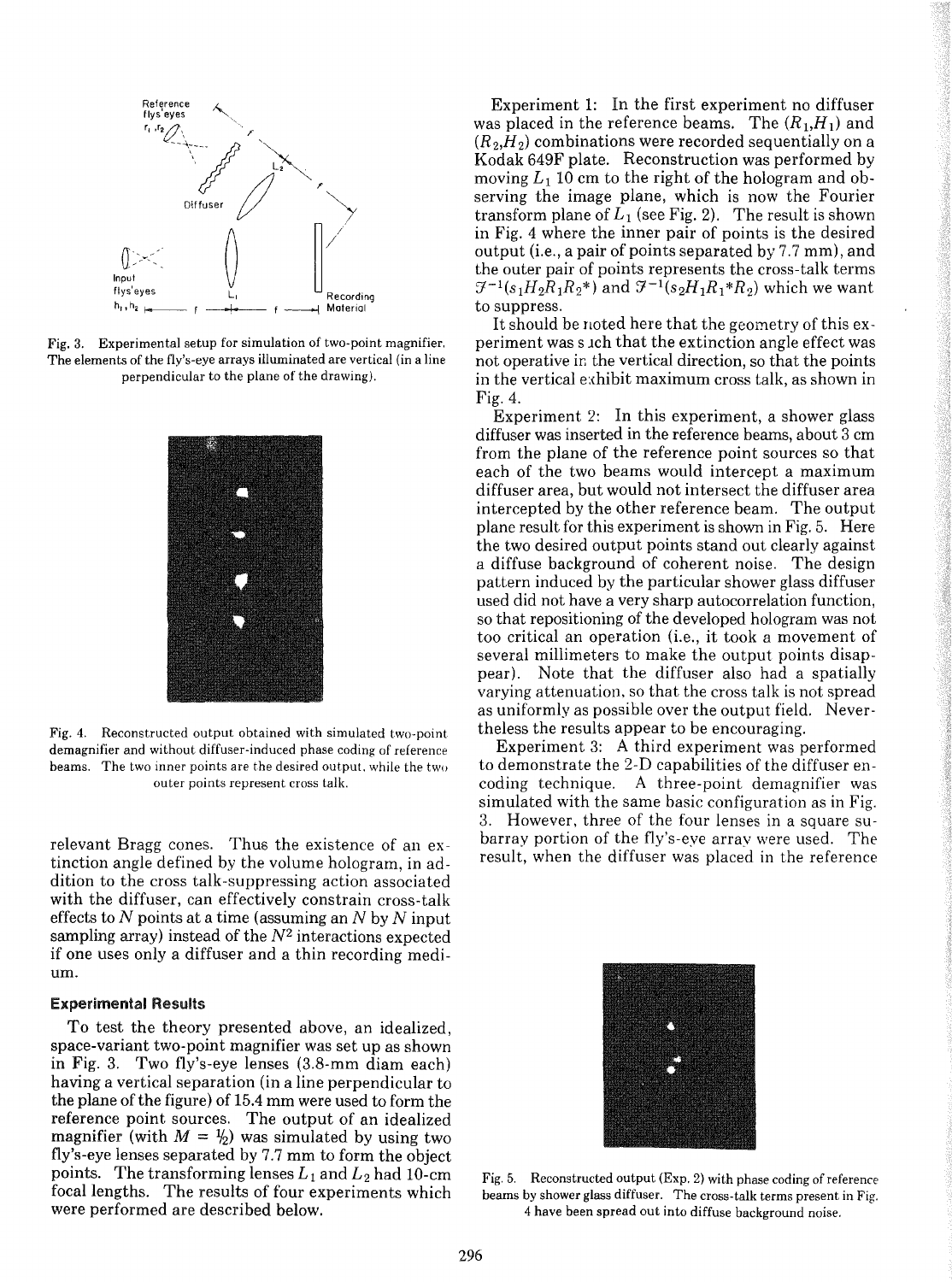

Fig. 6. Reconstructed output (Exp. 3) for the simulated three-point demagnifier, indicating diffuse background noise in both directions.

beams, is shown in Fig. 6. It can be seen that the multiple cross-talk points which would be expected without the diffuser encoding of the reference beams have been relegated to a diffuse background noise, while the three desired output points stand out clearly. Again it should be noted that since 649F has a rather large extinction angle relative to the angular separation of the reference beams used here, volume hologram effects were not responsible for eliminating either the horizontal or vertical cross talk expected without the diffuser.

Experiment 4: An experiment was performed to verify that even with the shower glass diffuser present in the path of the reference beams, coherent addition is obtained in the output plane as required based on Eq. (2). Basically the same setup as shown in Fig. 3 was used, with the exception that a single input point source was used in the object path (i.e., only  $h_1$  present), whereas both reference fly's eyes were used. Unfortunately, due to the complicated nature of the shower glass diffuser pattern, it was difficult to document that indeed coherent addition of the outputs corresponding to the two reference beam point source inputs was taking place in the playback step. Indications are, however, that coherent addition was taking place, and additional experiments are underway to provide documentation of this hypothesis.

### Conclusions

A technique has been demonstrated for holographically recording representations of 2-D space-variant systems using phase-encoded reference beams. The use of reference beam phase encoding for the purpose of multiplexing noninterfering holograms into a single thin recording medium, rather than attempting to use the extinction angle property of a thick recording medium to angle multiplex the multiple holograms, possesses a number of potential advantages. One would not be restricted to volume holograms for recording spacevariant optical systems. Thus one could in principle construct computer-generated holograms for representing arbitrary 2-D space-variant processors.

It is clear that the correlation properties of the diffuser are important in determining the practical limitations of this space-variant recording process. Since a spatial sampling technique is used, one wants the diffuser autocorrelation function to be as nearly like a Dirac delta function as possible so that a high sampling rate can be achieved. This will in turn lead to precise positioning requirements for placement of the diffuser in the reconstruction step, suggesting *in situ* processing wherever possible. We also note that the cross correlation between any two different diffuser elements should be as broad as possible. This feature will optimally spread out the cross-talk noise spatially, so that one can multiplex as many samples as possible with (hopefully) a reasonable SNR on reconstruction. Additional investigations are underway in these and other areas relating to the technique presented in this paper.

As a final note, the scheme presented here is not limited to implementation of the sampling theorem. With minor changes in technique, other linear system representation models such as the piecewise isoplanatic approximation4 and the orthonormal element response  $characterization$  method<sup>13</sup> can be similarly implemented.

The authors acknowledge the efforts of Steven V. Bell with the diffuser experiments and of Kingsley C. Wong for his assistance in the preparation of the manuscript. This work was supported by the Air Force Office of Scientific Research, USAF, under grant AFOSR75- 2855.

#### Appendix: Representations Using Volume Holograms

If the reference point sources represented by  $r_1$  and *r2* are sufficiently far apart so that the Bragg extinction angle property of a volume recording medium is operative, the third and fourth terms in Eq. (5) will not appear in the output plane, since those terms represent cross talk between the two reference waves.<sup>1,2</sup> In this case Eq. (5) effectively becomes

$$
W' = s_1 R_1 R_1 * H_1 + s_2 R_2 R_2 * H_2.
$$

Assuming, for illustration purposes, that  $R_1$  and  $R_2$  have unit amplitudes, the output plane field is then given by

$$
o' = \mathcal{F}^{-1}{W'} = s_1 \mathcal{F}^{-1}{H_1} + s_2 \mathcal{F}^{-1}{H_2}
$$
  
=  $s_1 h_1 + s_2 h_2$ ,

which, based on Eq. (2), is the desired result. If, on the other hand, the Bragg extinction angle affect is not operative (i.e., the two points  $r_1$  and  $r_2$  are too close together), the inverse transform of the cross-talk terms  $s_1H_2R_1R_2^*$  and  $s_2H_1R_1R_2^*$  present in Eq. (5) will appear in the output plane. As explained in the main text, however, the use of phase-encoded reference beams can greatly suppress cross-talk effects and of course has the advantage of permitting straightforward representation of 2-D inputs.